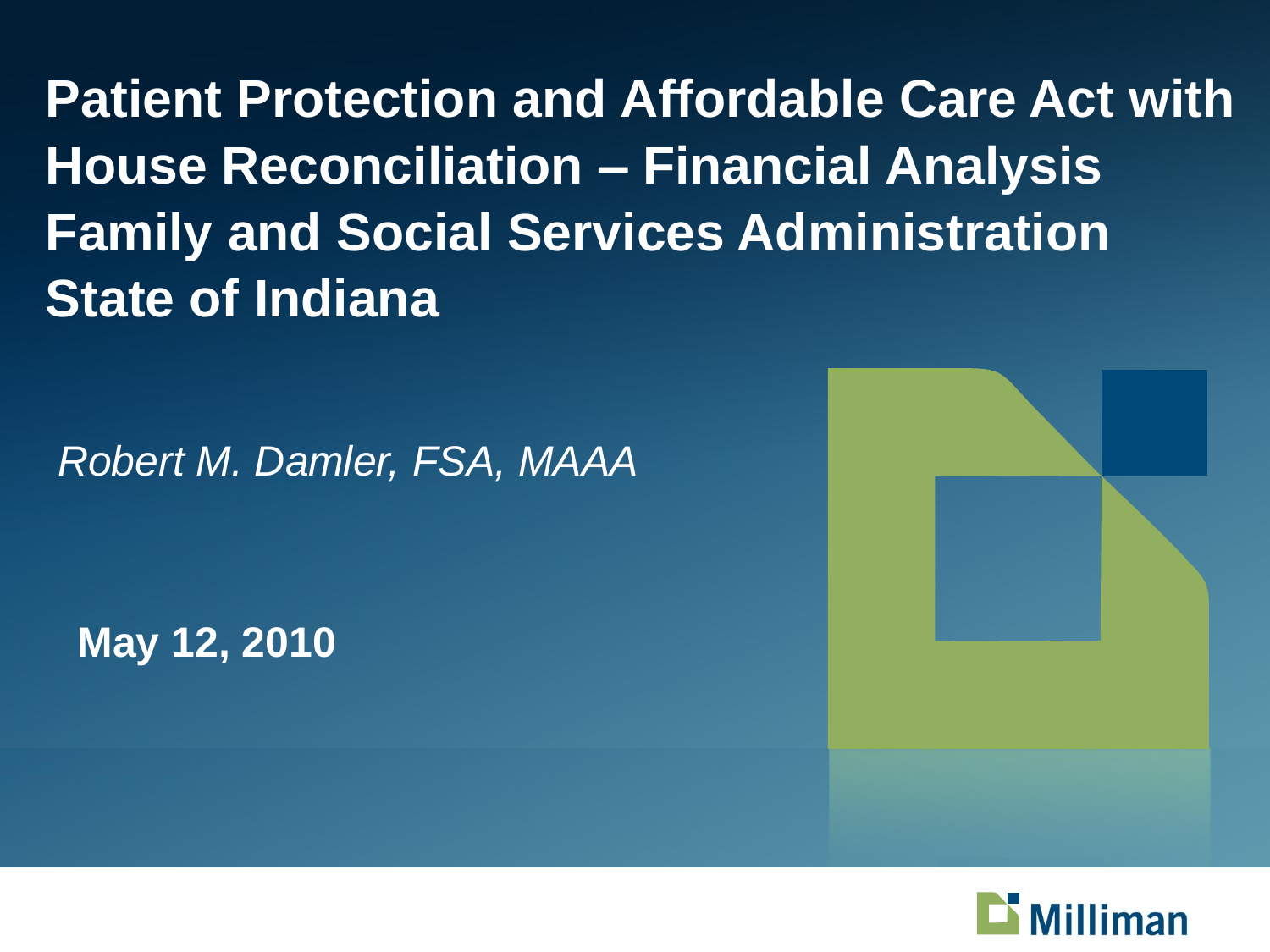# **Patient Protection and Affordable Care Act (PPACA) Care Reform**

- **Overall cost for Indiana: \$3.58B** for SFY 2011 through SFY 2020
	- Medicaid Expansion:
		- **\$1.33B** for Expansion Population at Enhanced Federal match rate
		- Potentially an **additional \$0.48B** for current HIP population at Standard Federal match rate
	- Updates from December 3, 2009 Analysis
		- Eligibility threshold increased from 133% FPL to 138% FPL
		- Enhanced Federal match rate for expansion population has decreased
		- Prior fiscal analysis offset cost of Medicaid expansion with projected HIP program expenditures

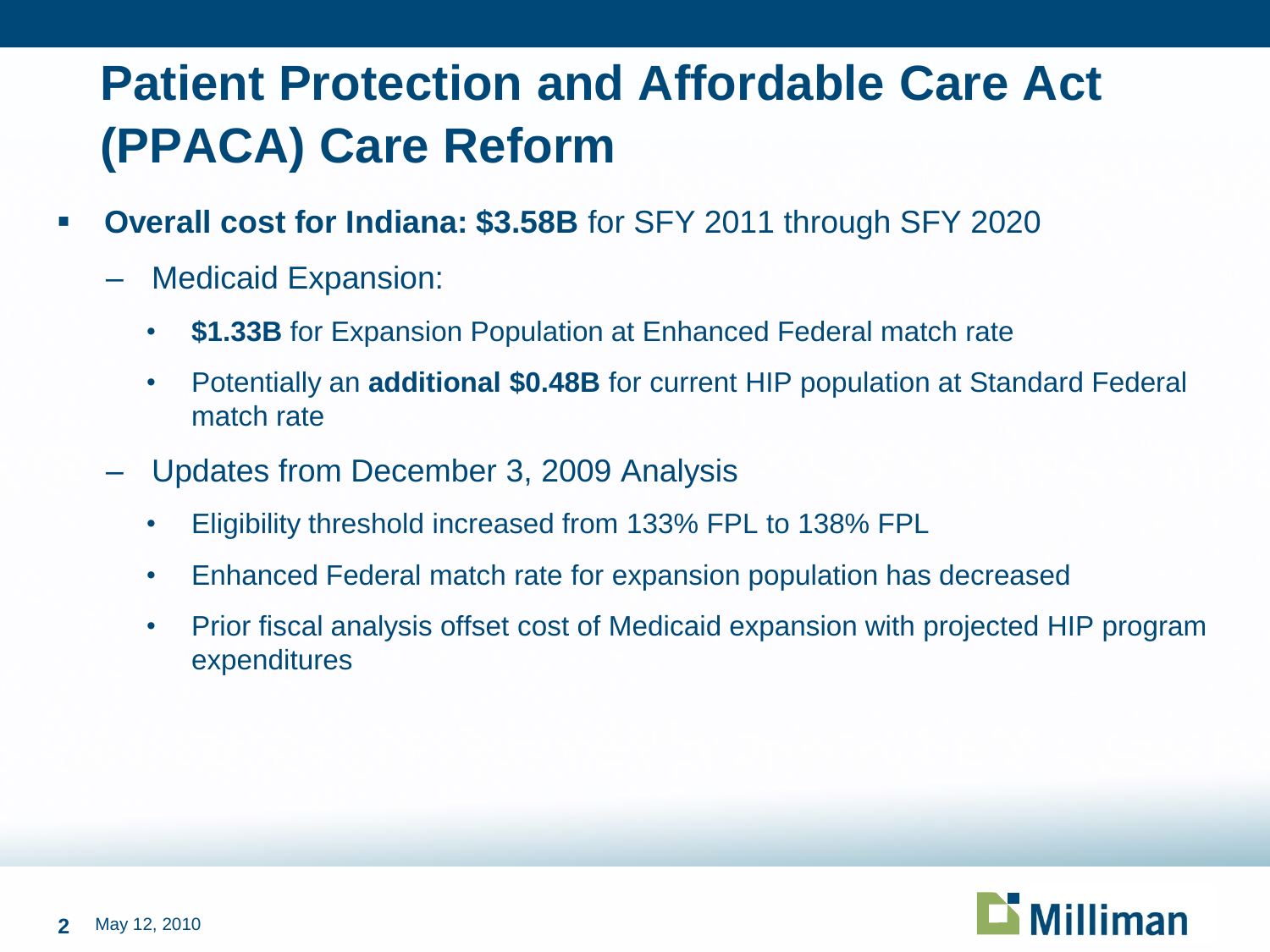# **Patient Protection and Affordable Care Act (PPACA) Care Reform**

- **Eligible Population after Expansion**
	- 1 of 4 Hoosiers will be eligible for Medicaid (Currently 1 of 6 Hoosiers are enrolled)
	- Enrollment may increase from 1,065,000 to 1,554,100
	- 413,000 Adults
		- 237,000 uninsured (including HIP)
		- 176,000 currently insured
	- 109,000 Children
		- 37,000 uninsured children
		- 72,000 with insurance coverage
	- 23,100 SSI Disabled Lives

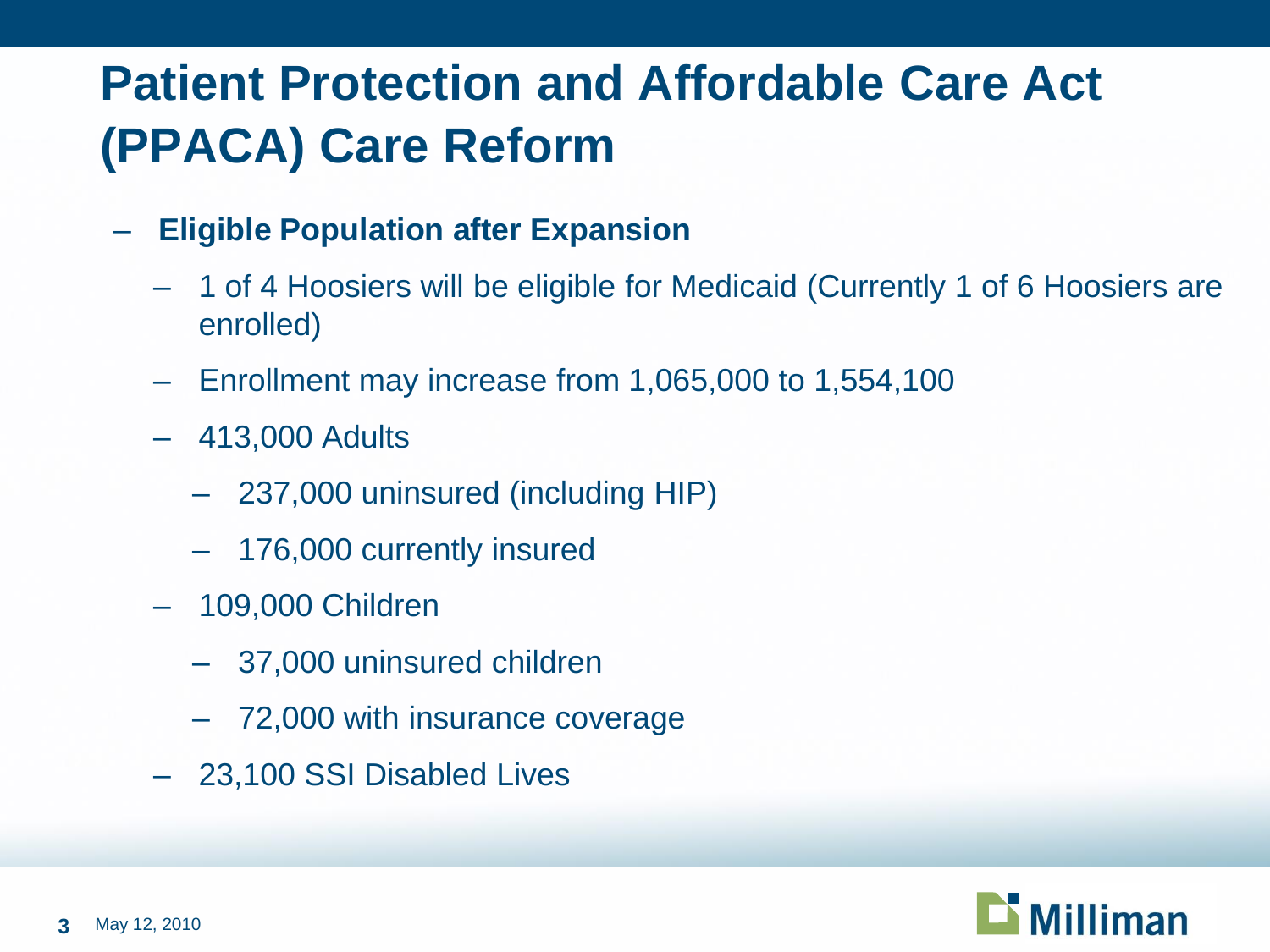# **Patient Protection and Affordable Care Act (PPACA) Care Reform**

### – **CBO Estimate Differences**

- CBO's projection assumes 15.0 to 17.0 million of the 28.0 million newly eligible will enroll in Medicaid
- CMS Actuary projects that Medicaid enrollment will increase by 20.0 million lives due to expansion
- CMS Actuary assumes that people will choose to use Medicaid as supplemental to employer coverage

### – **PPACA does not have crowd-out provisions**:

- Employers may choose not to offer health insurance and pay penalties instead of maintaining employer sponsored insurance
- Employees may opt out of employer's plan because Medicaid typically has richer benefits and has limited or no cost sharing

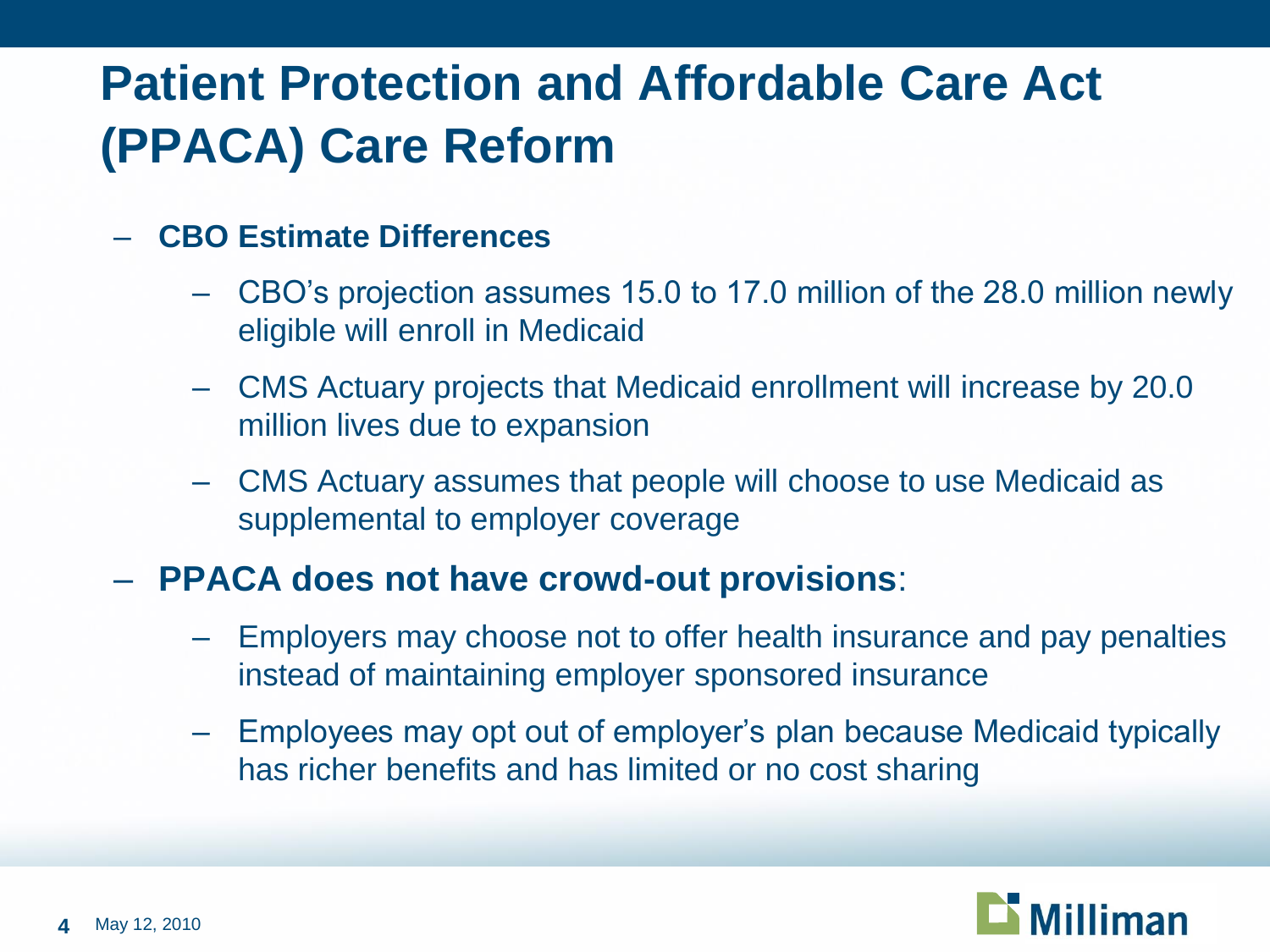### **Other Health Care Reform Costs**

### **Loss of Pharmacy Rebates: \$298M**

- Minimum pharmacy rebate offered to States will be increased and the impact will be accrued 100% to the federal government.
- Indiana has negotiated rebates that are higher than the minimum
- Retroactive to January 1, 2010
- **Immediate negative fiscal impact – Estimated at \$20+ million fiscal impact to Indiana in FY 2011**

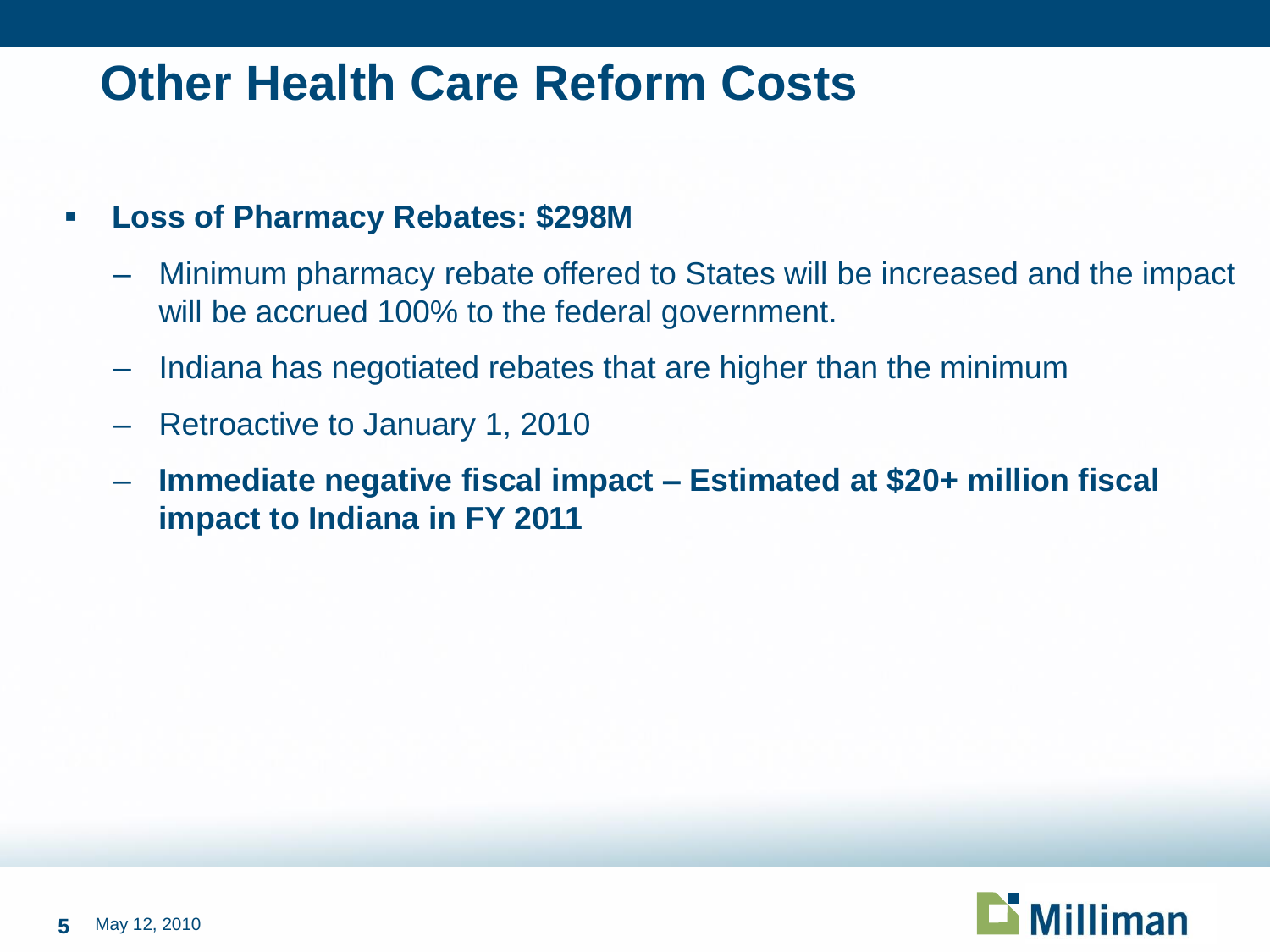### **Additional Costs**

- **Administrative Costs: \$303M**
	- Law only provides money to set up the Exchange (\$30M for all States)
	- No funding for new IT systems, staffing, etc.
- **Full Medicaid Eligibility for Spend-down Population : \$576M**
	- Adds 23,000 Aged, Blind, Disabled Hoosiers to Medicaid
	- Indiana currently only pays for partial coverage for these participants
- **Other Costs: \$847M**
	- Physician Costs increase rates to assure adequate provider access
	- Medicaid Expansion of Foster Kids for current age of 21 to age 26